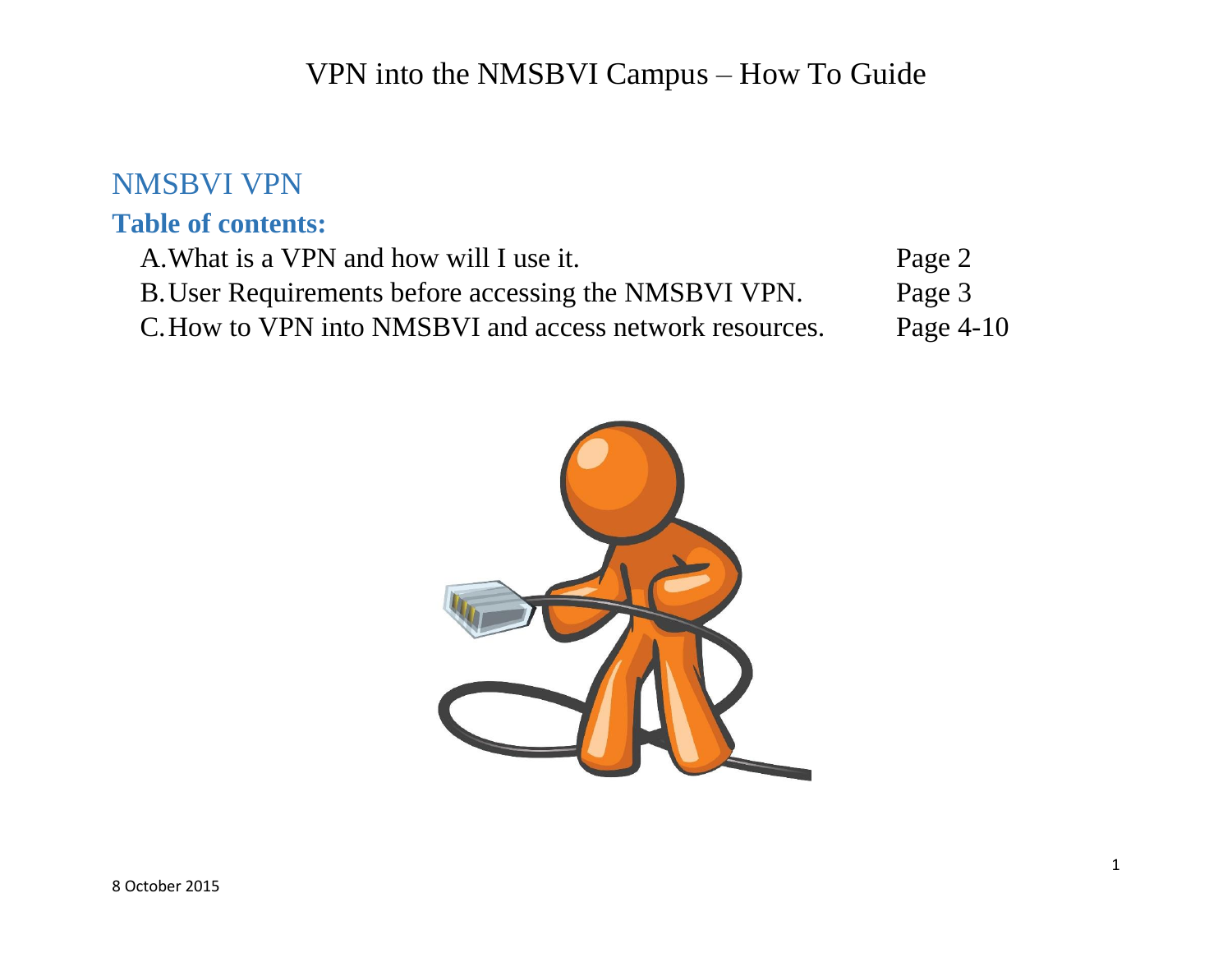#### **A. What is a VPN and how will I use it**

A Virtual Private Network (VPN) uses tunneling on the internet to connect remote sites to the NMSBVI Campus Network. By accessing the NMSBVI VPN users will be able to access NMSBVI network resources from off campus remote sites safely and securely just as if they were sitting on campus. Even though a VPN uses the internet, as of this date VPNs are almost impossible to break into or interface with.

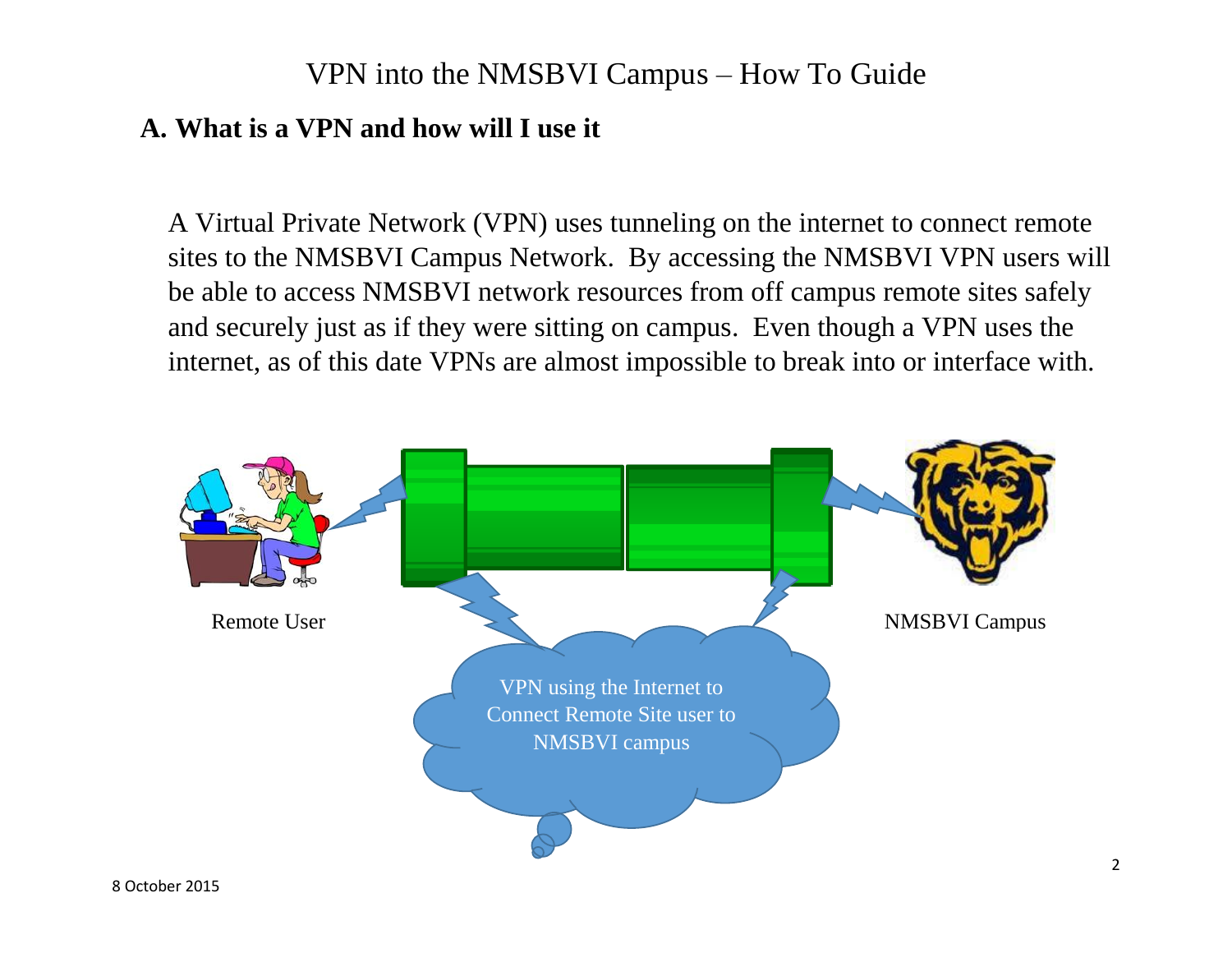#### **B. User Requirements before accessing the NMSBVI VPN**

Before accessing the VPN the remote user must have an active Internet connection. Connections can be Wired or over WiFi.

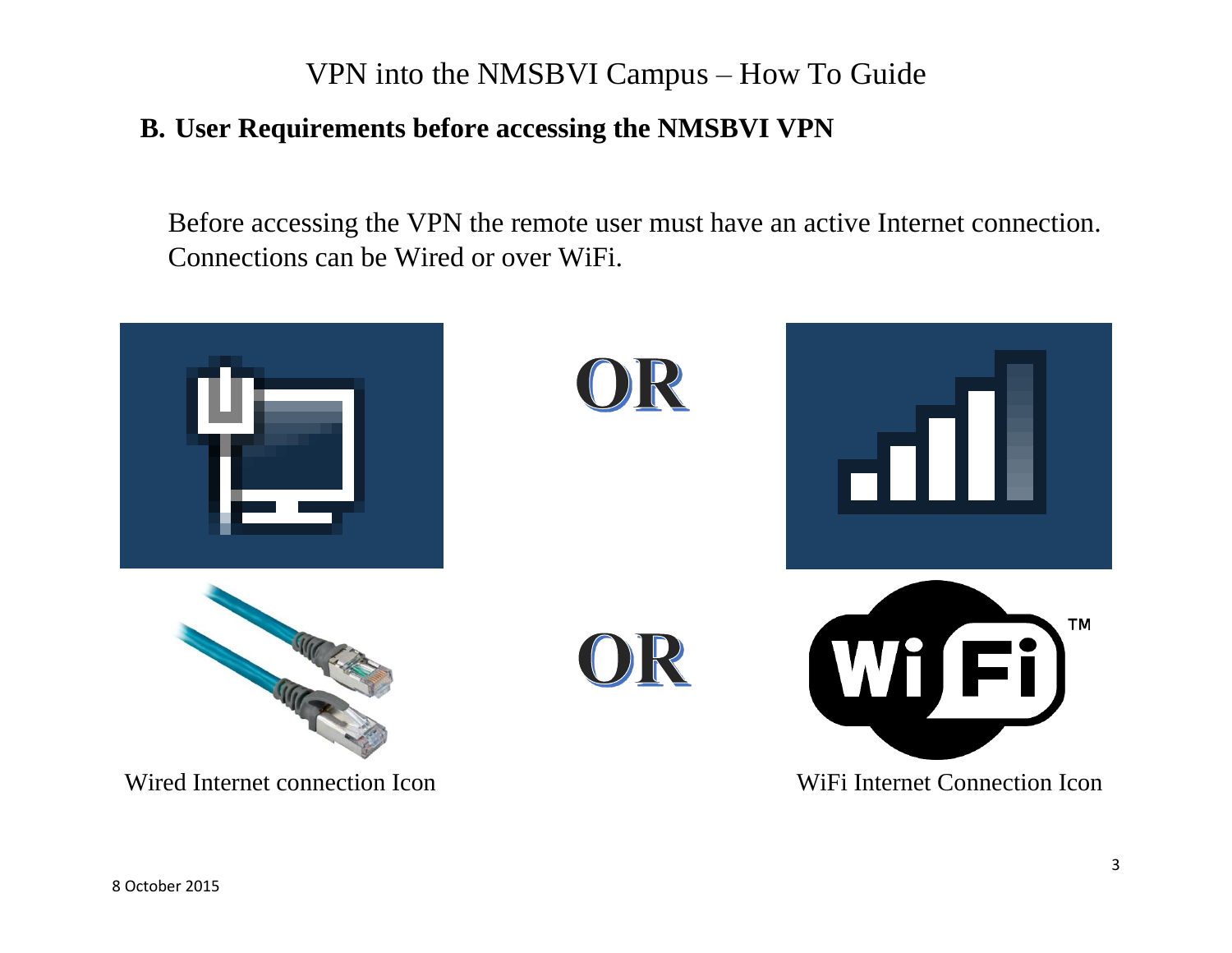### **C. How to VPN into NMSBVI and access network resources**

1. On your desktop, double-click the icon for "VPN to NMSBVI Campus."

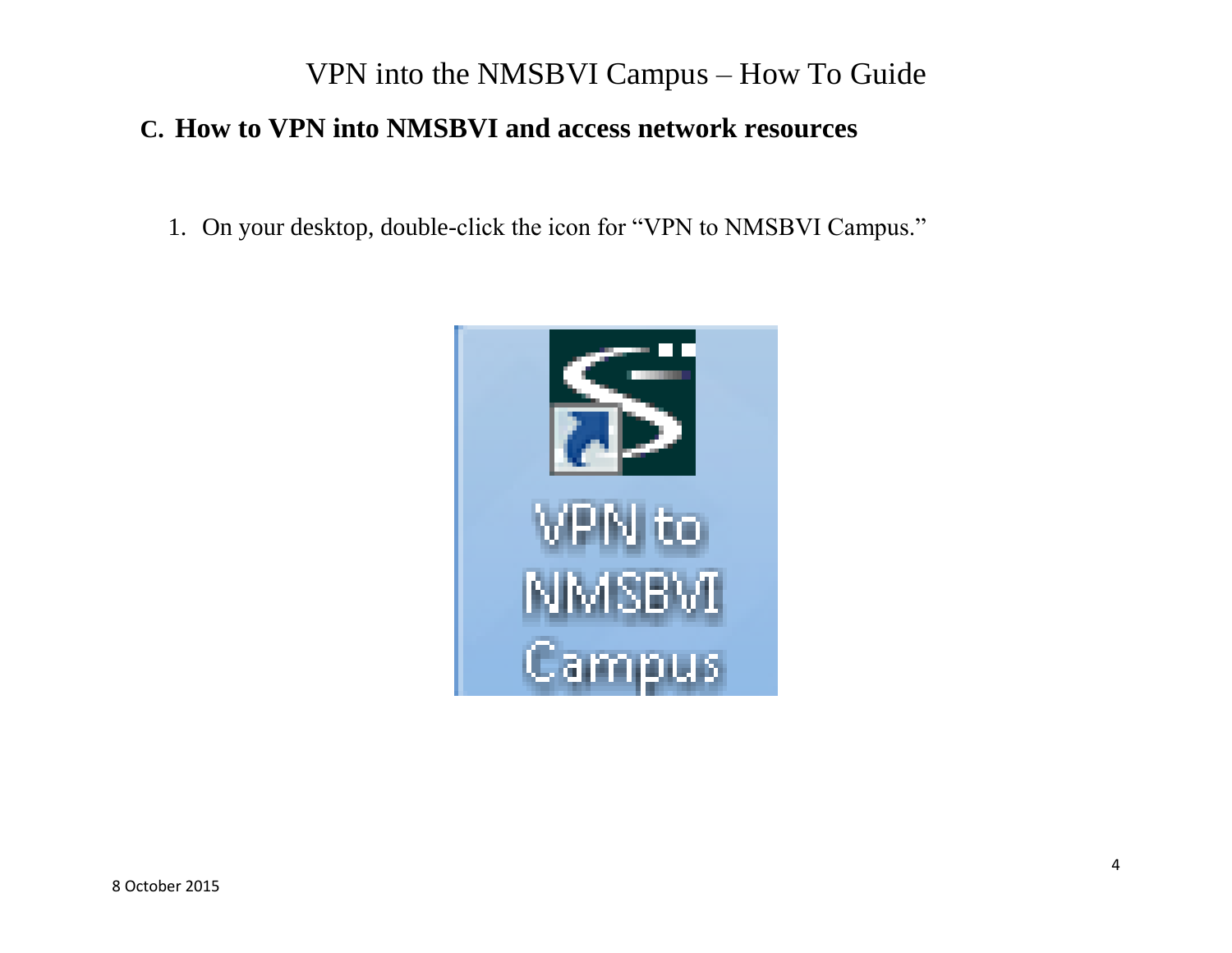2. Click on "Enable."

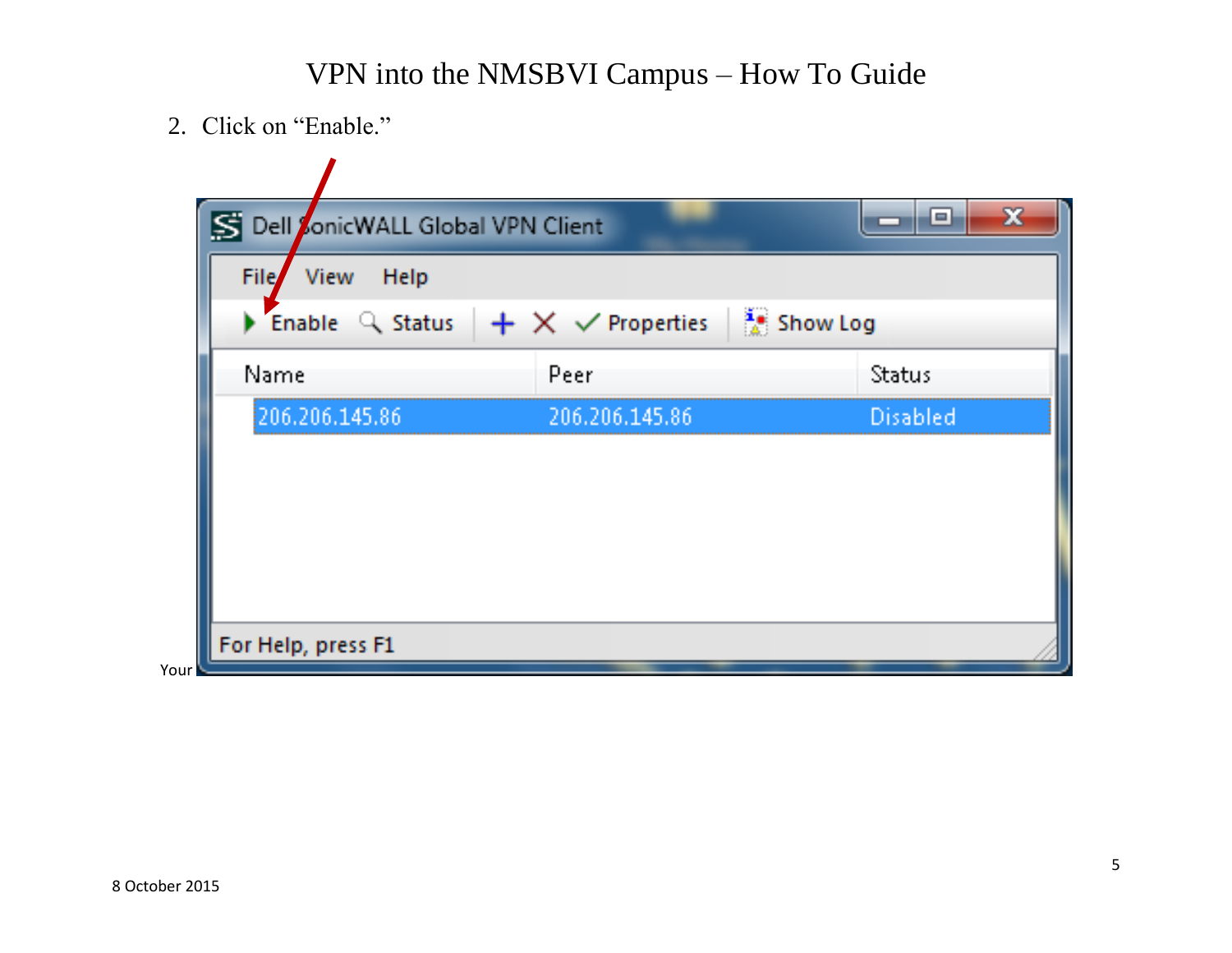3. Enter your Username & Password.

| 206.206.146.86                                                                                   |    | 53     |  |  |
|--------------------------------------------------------------------------------------------------|----|--------|--|--|
| Enter Usetname / Password<br>This peer requires that you log in with a username and<br>password. |    |        |  |  |
| Please enter your use name and password assigned to you by<br>your network administrator.        |    |        |  |  |
| Username:                                                                                        |    |        |  |  |
| Password:                                                                                        |    |        |  |  |
| $\left(\mathbf{\bar{i}}\right)$<br>The peer does not allow saving of username and password       |    |        |  |  |
|                                                                                                  | ΠК | Cancel |  |  |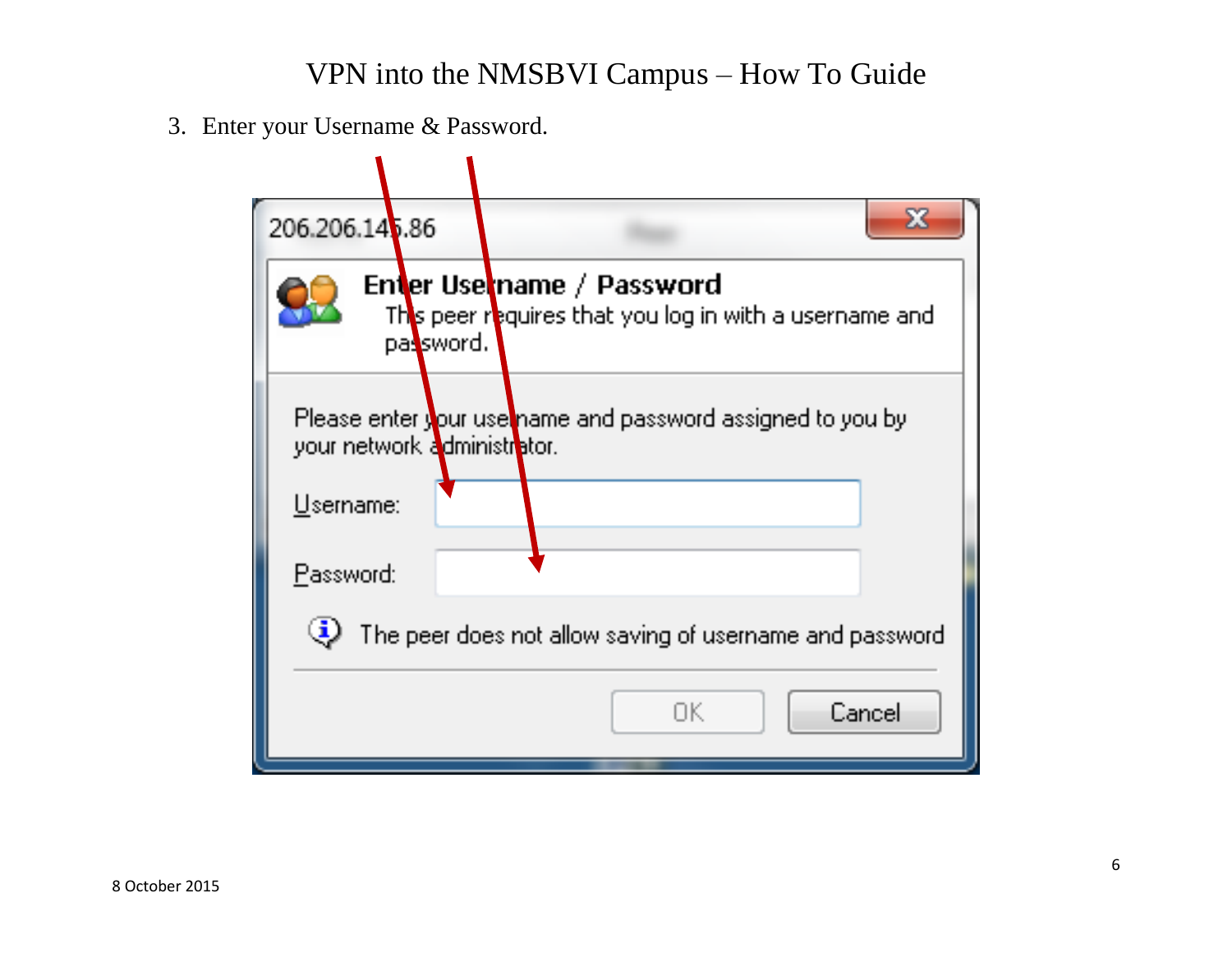4. Click on the "OK" button.

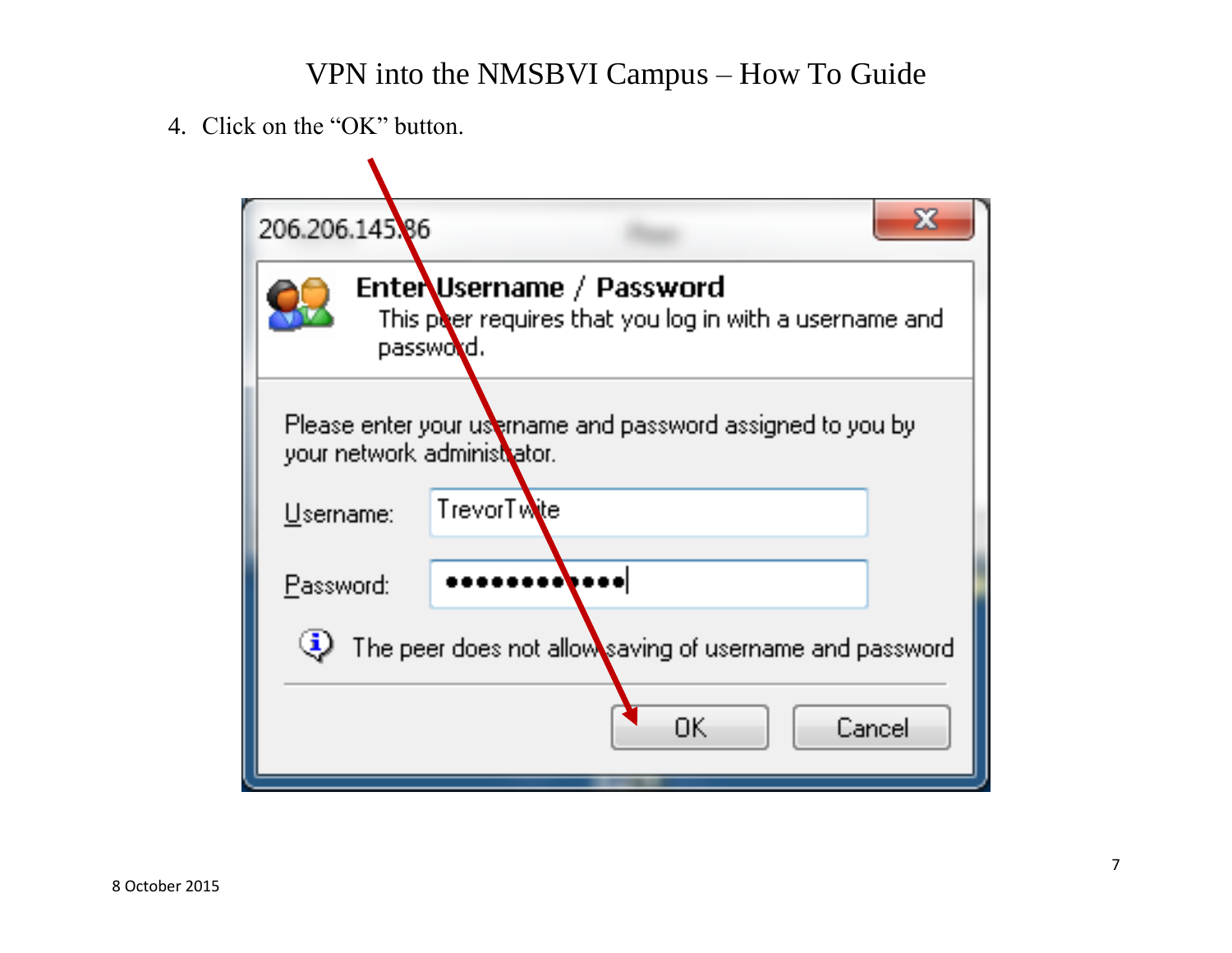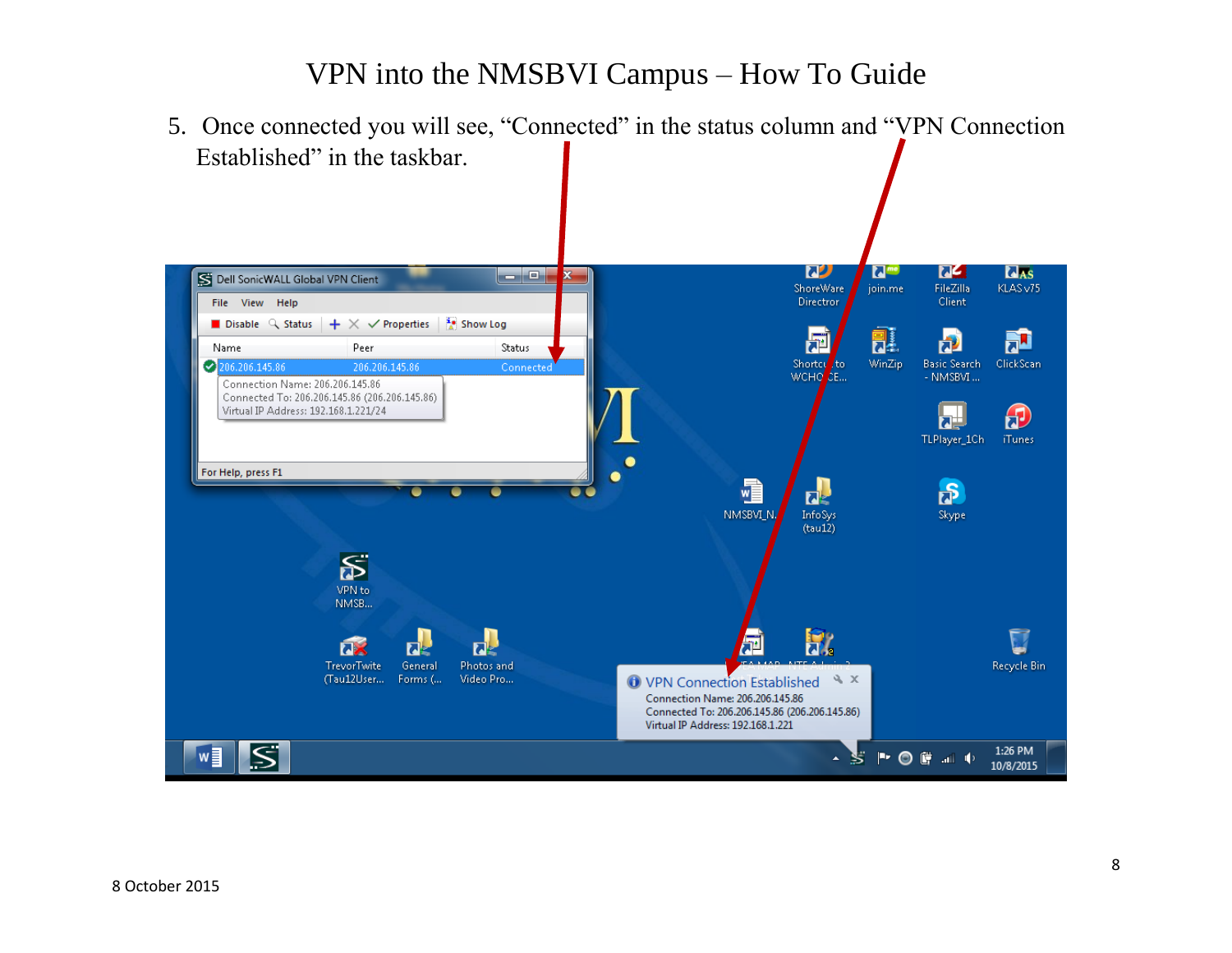6. Click on the "Minimize" button to minimize the VPN Client window.

| 冨<br>Dell SonicWALL Global VPN Client                                                     |                | 23<br>$=$ |  |  |
|-------------------------------------------------------------------------------------------|----------------|-----------|--|--|
| File View<br>Help                                                                         |                |           |  |  |
| Enable $\mathbb Q$ Status $\frac{1}{2} \times \sqrt{2}$ Properties $\frac{1}{2}$ Show Log |                |           |  |  |
| Name                                                                                      | Peer           | Status    |  |  |
| 206.206.145.86                                                                            | 206.206.145.86 | Connected |  |  |
|                                                                                           |                |           |  |  |
|                                                                                           |                |           |  |  |
|                                                                                           |                |           |  |  |
|                                                                                           |                |           |  |  |
| For Help, press F1                                                                        |                |           |  |  |